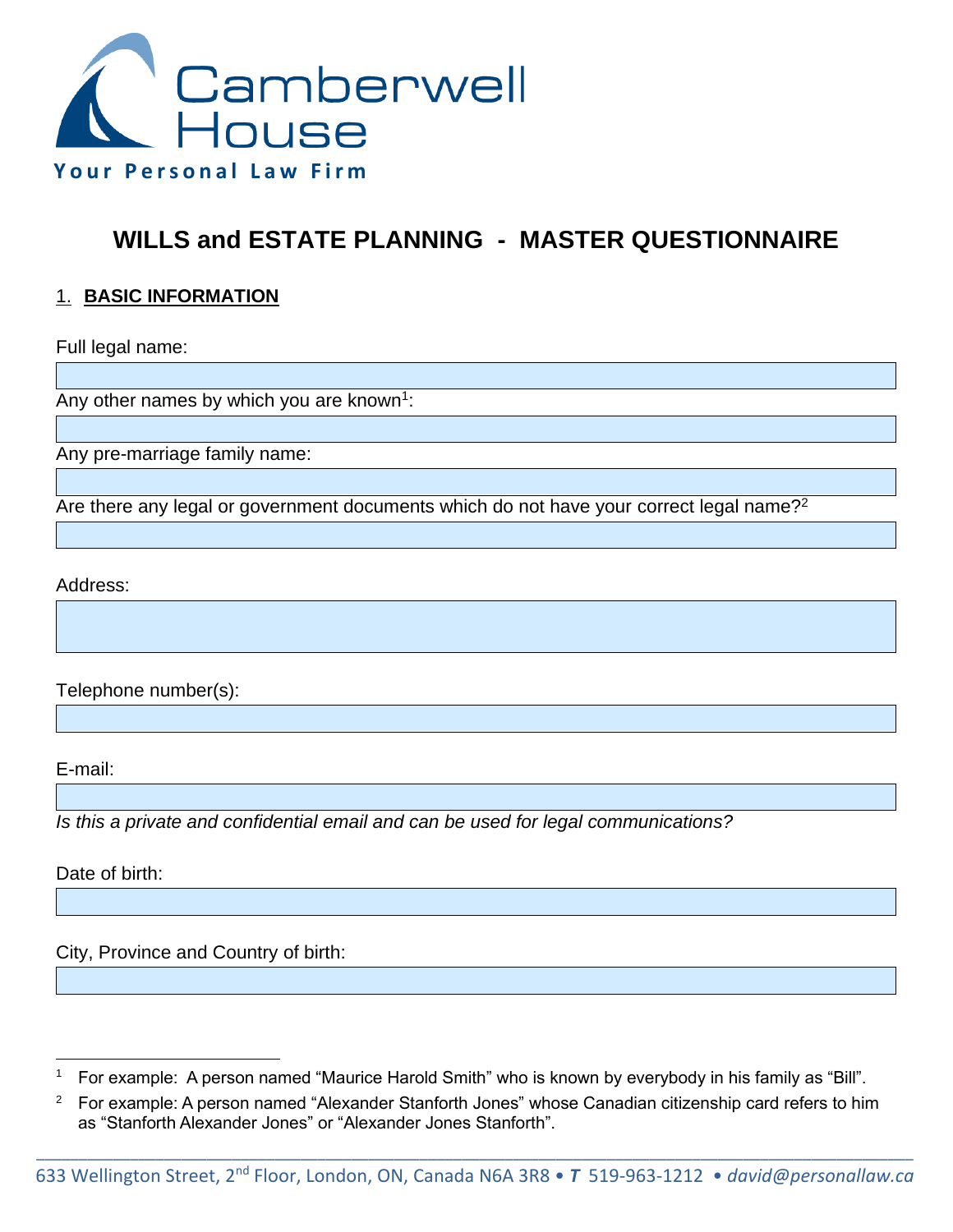Previous city of residence:

#### 2. **EMPLOYMENT**

If you are employed, please provide employer's name and address:

If your employment has any benefits that relate to estate planning (*for example, a pension plan, or stock participation)* please let me know here:

*If you are self-employed please fill out "3. Self-Employment & Business"*

#### 3. **SELF-EMPLOYMENT & BUSINESS**

Are you self-employed? If so, what business? Does it operate under a business name?

Are you an owner of (or significant shareholder in) a corporation or partnership from which you draw income?

Do you operate a business which requires succession planning to address matters of ownership and control? If so, please provide brief details.

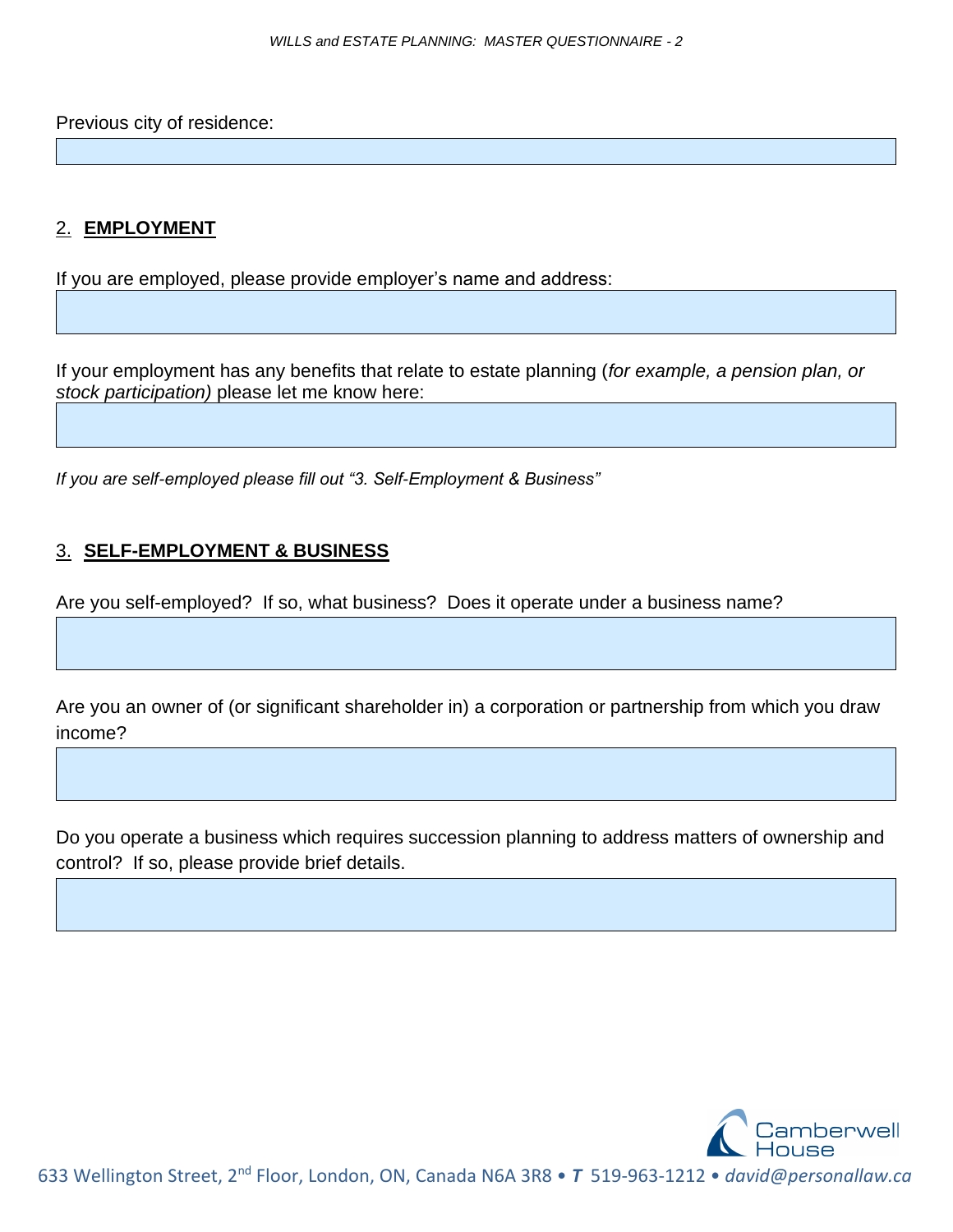#### 4. **RELATIONSHIPS: MARITAL STATUS**

| Single, and never common-    | Married                 | <b>Divorced</b>         |
|------------------------------|-------------------------|-------------------------|
| law or married               |                         |                         |
| Yes<br>No                    | Yes<br>No               | Yes<br>No               |
|                              |                         |                         |
| Single and never married but |                         |                         |
| previous common law          | Common-Law / Cohabiting | Widow / Widower (Spouse |
| relationship or marriage     |                         | Deceased)               |
| Yes<br>No                    | Yes<br>No               | Yes<br>No               |
|                              |                         |                         |

## 5. **CHILDREN (***ETC.***) / GUARDIANSHIP**

Do you have any children? If so, please list their full names and birth dates.

*If you need extra room, please use* 

Do you have any stepchildren? If so, please list their full names and birth dates.

Do you have any grandchildren or step-grandchildren? If so, please list their full names and birth dates.

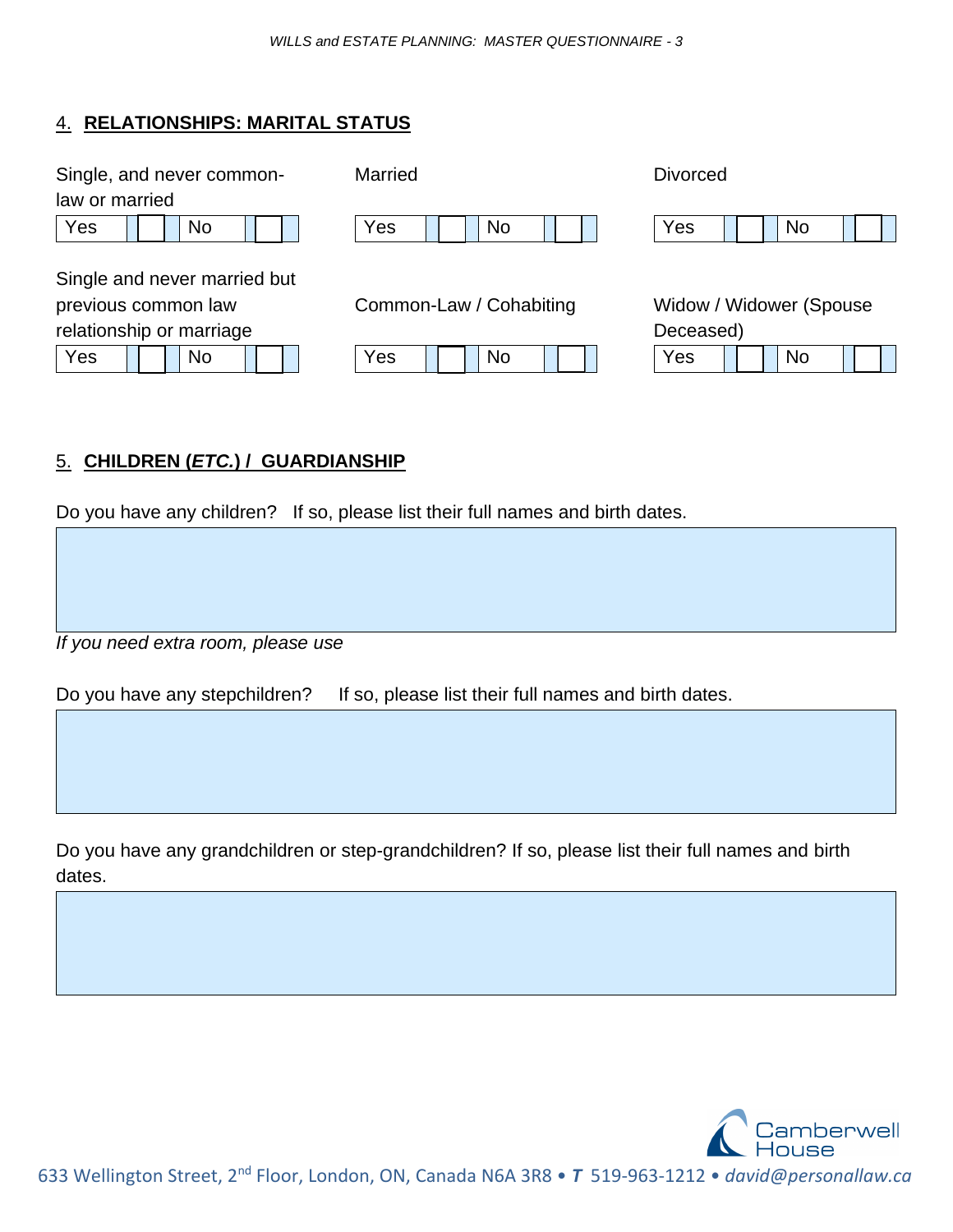Are you the legal guardian of, or act *in loco parentis* [*i.e.* in the role of a parent] to, any children who are not children or stepchildren (for example, guardian for a sick friend's child, or looking after your grandchildren)?

If so, please list their full names and birth dates.

# 6. **PARENTS / GRANDPARENTS**

Are your parents still alive? If so, please provide names and ages, and answer "paternal or maternal".

Are your grandparents still alive? If so, please provide names and ages, and answer "paternal or maternal".

#### 7. **WHO GETS WHAT? ESTATE DISTRIBUTION**

#### **Beneficiaries (specific items):**

Please give me a basic description of who you want to receive specific items or specific bequests from your estate. *(For example, "my mother's antique clock goes to my niece X", or "any shares in Corporation X that I hold at my death go to my nephew X*".) Please be careful not to give incompatible instructions. *(For examples: Don't use your will to dispose of shares whose transfer is covered by a shareholder's agreement. Don't purport to dispose of an asset that you own jointly with someone else.)*

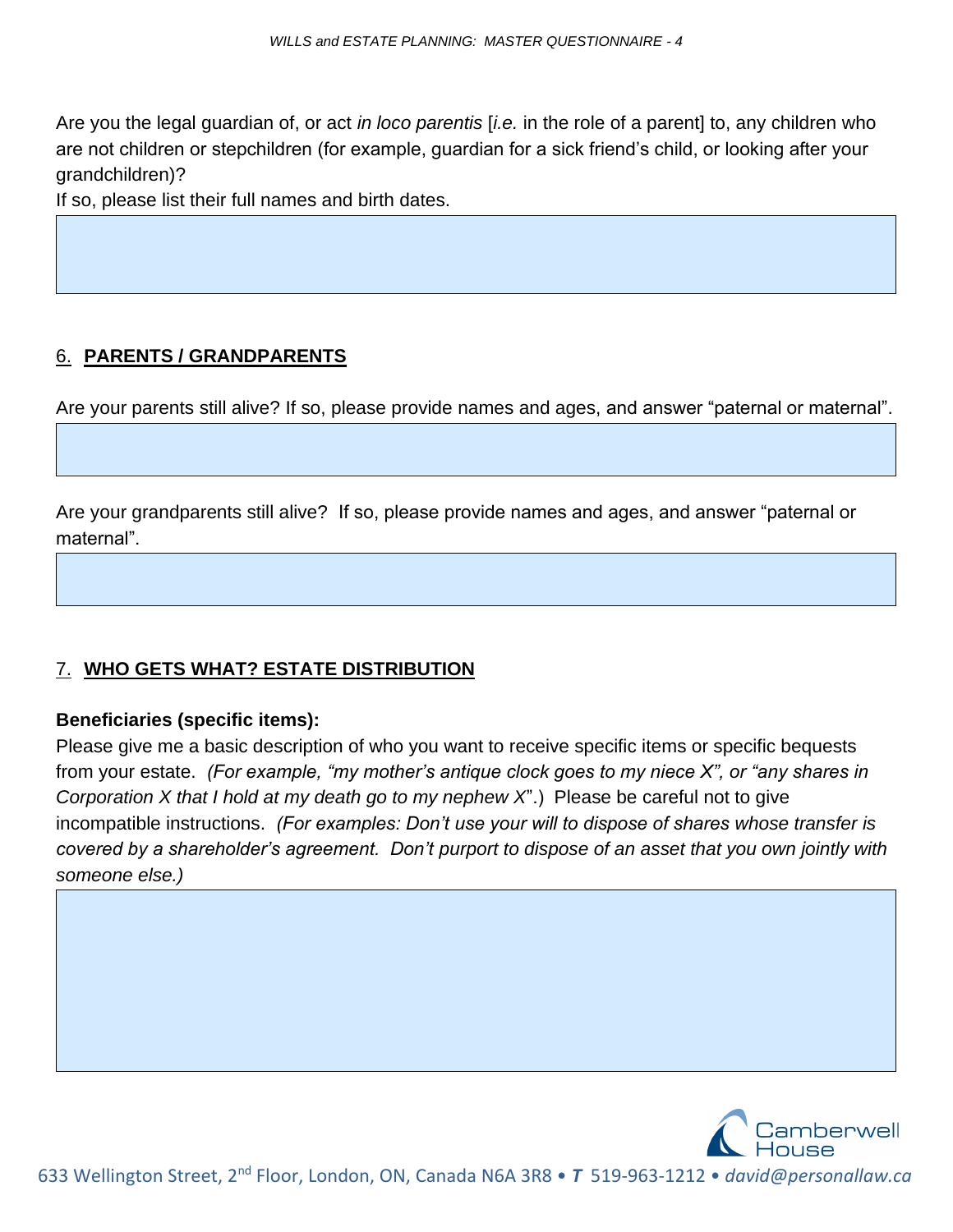#### **Beneficiaries (residue):**

*"Residue" is what is left in the estate after (a) all debts, taxes, etc. are paid, and (b) after specific bequests are distributed.*

Please give me a basic description of who you want to receive the residue of your estate. *(For example, "my son and my two daughters, each to get a third of the residue".)*

#### **Beneficiaries (alternates):**

*There is no guarantee that a person that you name as a beneficiary will be alive at the time of your death. Wills therefore require alternate beneficiaries. (For example:" if my son Titus dies before me, his share to his children".)*

Please give tell me your alternate choices*.* 

If your alternate choices mean a change in the redistribution plan, please give details*. (For example, if the estate was to be divided into thirds, but if all three named beneficiaries die the estate is to go in its entirety to charity, here is where you should inform me.)* 

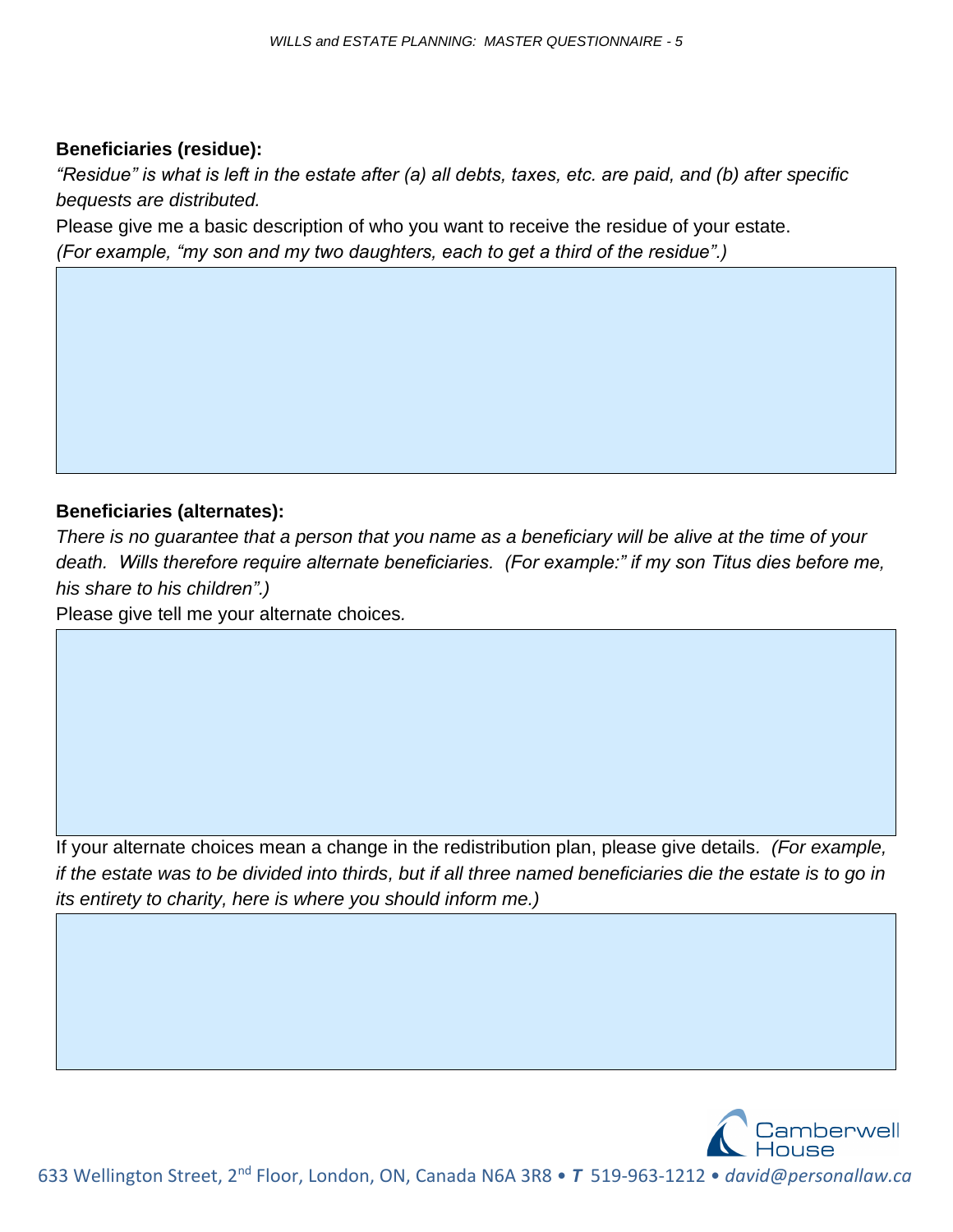### 8. **WHO WILL LOOK AFTER YOUR ESTATE: TRUSTEES / EXECUTORS** *etc.*

Please tell me who you want to be your executor(s), and pick an alternate for them if they are unwilling or unable to act. *Think carefully about this*: you will need to pick someone who is (a) reliable and (b) who has the capacity to actually handle an estate, and (c) that someone has to be willing to undertake the duty (which can often be frustrating and time-consuming), and (d) someone who is likely to be alive and able to do their duties when you die. (There is no point in a healthy thirtyyear-old testator naming a sixty-five-year-old as her executor, for example. There is no point in naming a person with serious or accelerating health problems as an executor.)

#### **Primary Executor(s)**

Please list for me who you want to be the executor(s) of your estate. You can name one person, or multiple people.

If you are choosing multiple executors, are they acting jointly, or with one particular person in charge? If they act jointly, which one of them has the final say in case of any dispute?

#### **Executor(s) (alternates):**

*There is no guarantee that a person that you name as an executor will be alive at the time of your death. Wills therefore require alternate executors. It is wise to name two alternates.* Please list your alternate choices*.* 

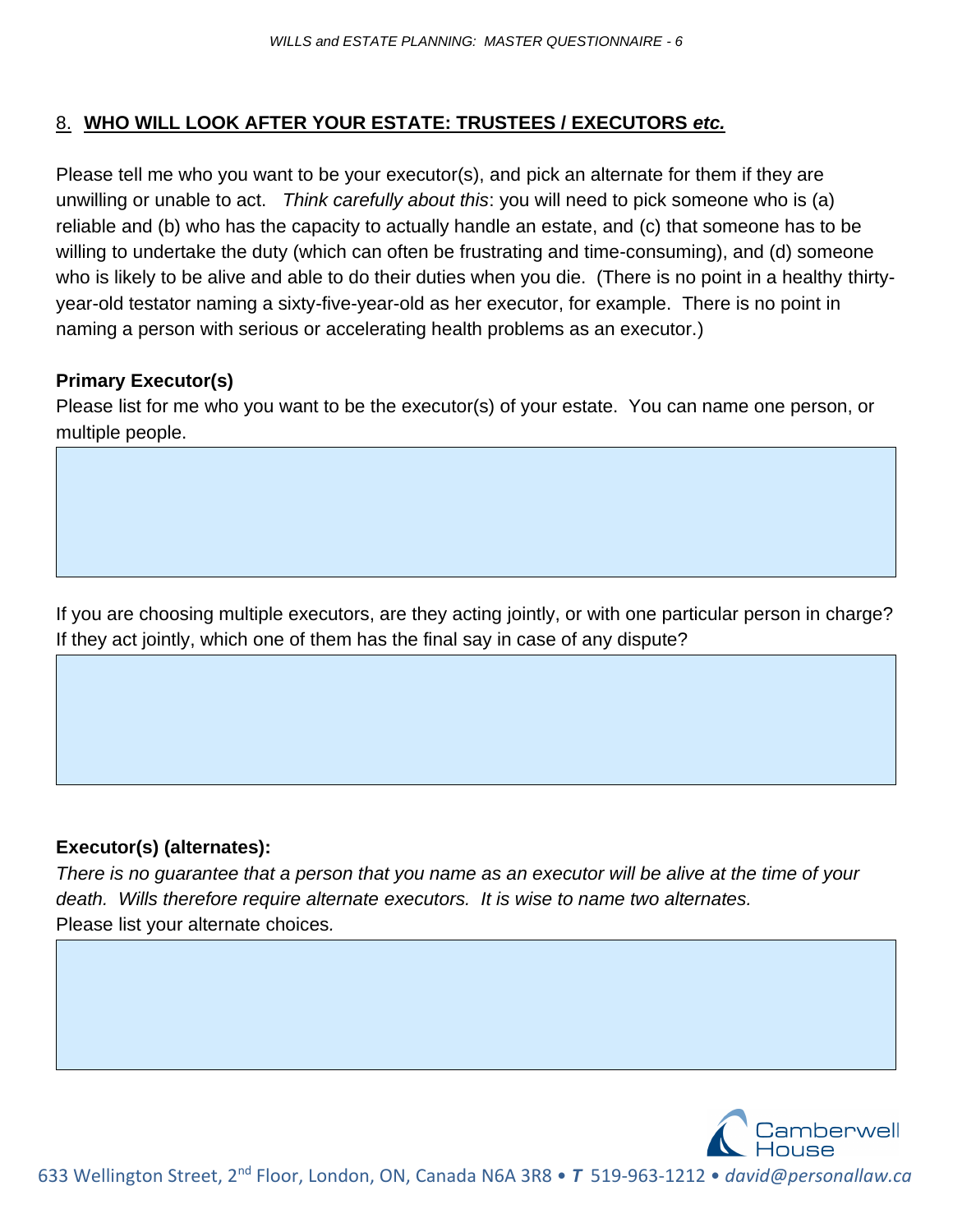## 9. **MEDICAL / DOCTORS / HENSON TRUSTS**

Do you have any medical issues at all which may impact on estate planning? *(For example: Have you ever been treated for a physical or mental illness which beneficiaries might argue impacted on your ability to make a will? Do you have health issues which may require establishment of a trust for your own care?)*

Do you have a child or parent or some other person who has a disability or illness (or is likely to develop one) for whom you wish to make provision? (If so, it may be necessary to create a "Henson Trust", which is an estate planning tool which protects a disabled person's assets from being clawed back by a government providing social assistance to that person.)

Are you on, or likely to be on, social benefits (or may possibly be on social benefits, due to illness, disability, or any other cause)? If so, please provide details.

Are any of your beneficiaries on (or likely to be on or may later be on) social benefits due to illness, disability, or any other cause? If so, please provide details.

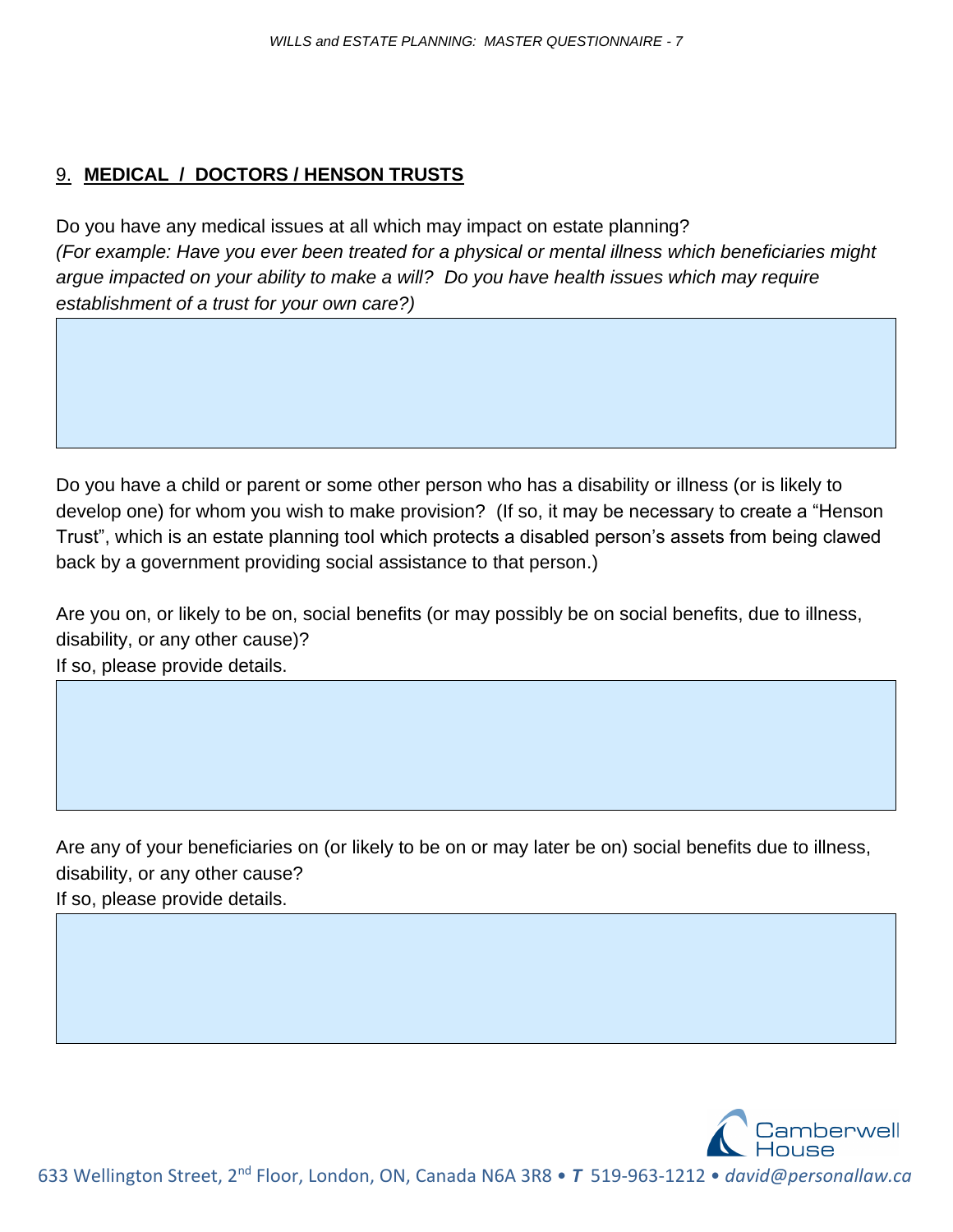#### 10.**PROFESSIONAL ADVISORS**

Do you have any professional advisors who are relevant to your estate planning? *(For example: accountants; financial planner(s); tax specialists; a person who holds some or all of your financial records; a lawyer who holds or drafted your current or previous will.)* Please give me the names, professions and contact information of any such professionals.

# 11.**PREVIOUS WILLS and "TESTAMENTARY DISPOSITIONS"**

Do you currently have a will? If so, when was it made?

*If you have a current will, please be sure to provide me with the original. If you don't have an original, please provide a copy and tell me what happened to the original.*

Have you ever previously made a will that is no longer in effect? If so, when and where and what happened to it?

If you have a copy of such a past will, please be sure to provide me with the original. If you don't *have an original, please provide a copy and tell me what happened to the original.*

Have you ever made any deeds, gifts, or promises (whether written or oral) regarding the disposition of your estate (*for example, a promise to a nephew to leave him a specific car*)?

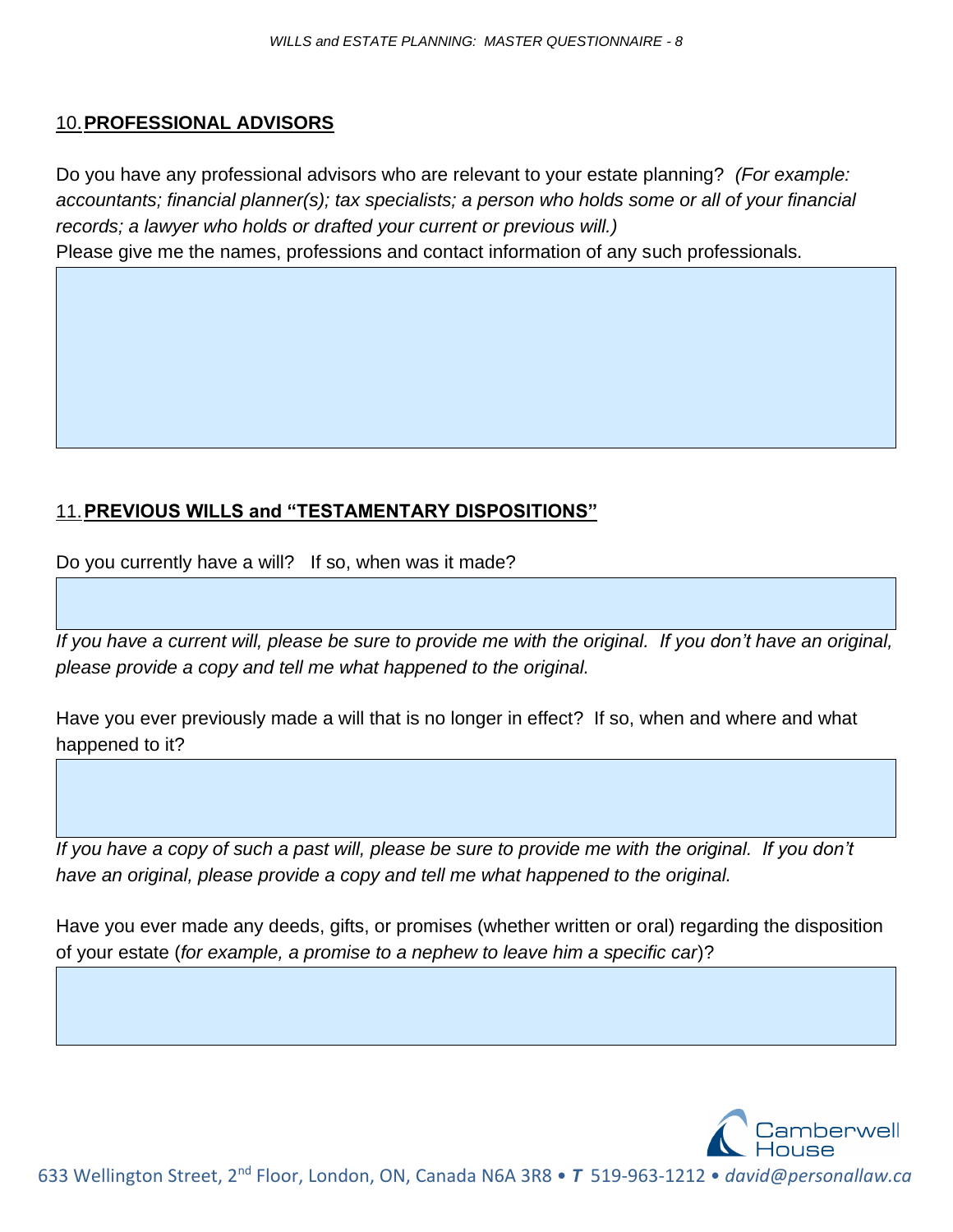Have you ever made notes regarding what you want done with your estate, in whole or in part?

*It is best to provide me with the originals. Such notes can cause problems later on if they are found, and are at odds with the Will.*

#### 12.**FUNERAL ARRANGEMENTS; MEMORIALS; NOTIFICATIONS**

Do you have any funeral / memorial plans in place (including disposal of your remains, prepayment of burial plots, *etc.*)?

Do you have any preparations made for notification to friends (*etc.*) of your death?

Do you have preparations made to deal with your social media accounts upon your death? If so, please provide details.

Do you wish to address these matters in your will, or discuss them further with your lawyer?

#### 13.**COUPLES and JOINT PLANNING: MIRROR WILLS and MUTUAL WILLS**

Do you want….

A **mutual will** (that is, a will that is linked to another will by contract, and cannot be changed without the consent of both will makers)?

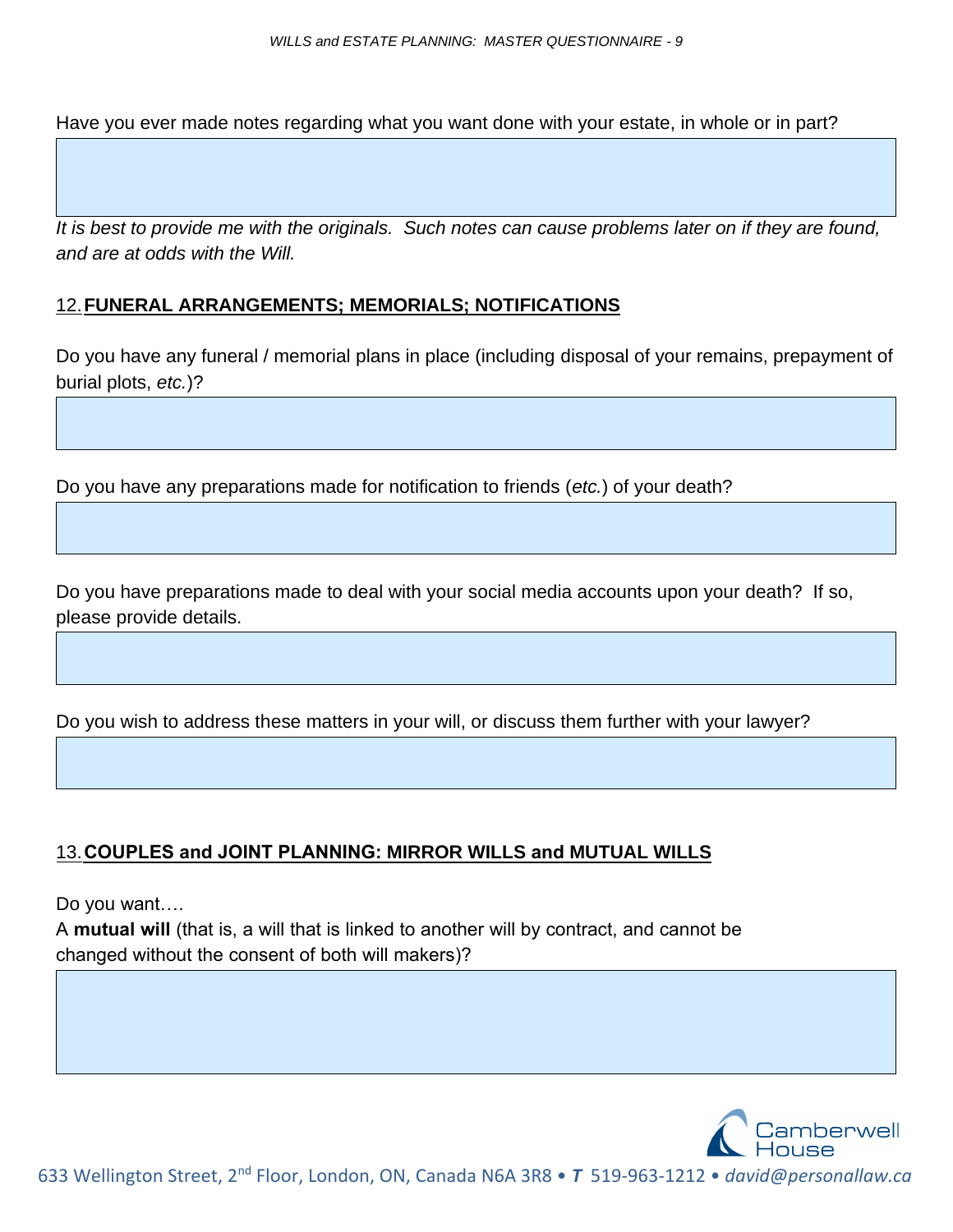A **mirror will** (that is, a will that is identical to another, but *can* be changed by one will maker without the consent of the other)?

*Please bear in mind that mirror wills can cause problems later on. For example: John X and Jane X*  agree that when the first one dies the other gets everything, but when the second one dies the *residue will be split evenly between the* two *families. If John dies in January, 2025 there is nothing stopping Jane from changing her will a week later to leave everything to her family and nothing to John's family.*

A **codicil**? This is is a document which amends a will and is an attachment to it. (*Note: These are increasingly very rare: with printers it is easier and better to produce a new and updated will.)*

# 14.**OTHER and MISCELLANEOUS**

Is there any other matter which you believe will impact on or be relevant to your estate planning? If there is *anything at all*, or anything unusual or out of the ordinary, please let us know here.

Is there any other question that you have about estate planning in general or your estate in particular? If there is *anything at all*, please ask me here.

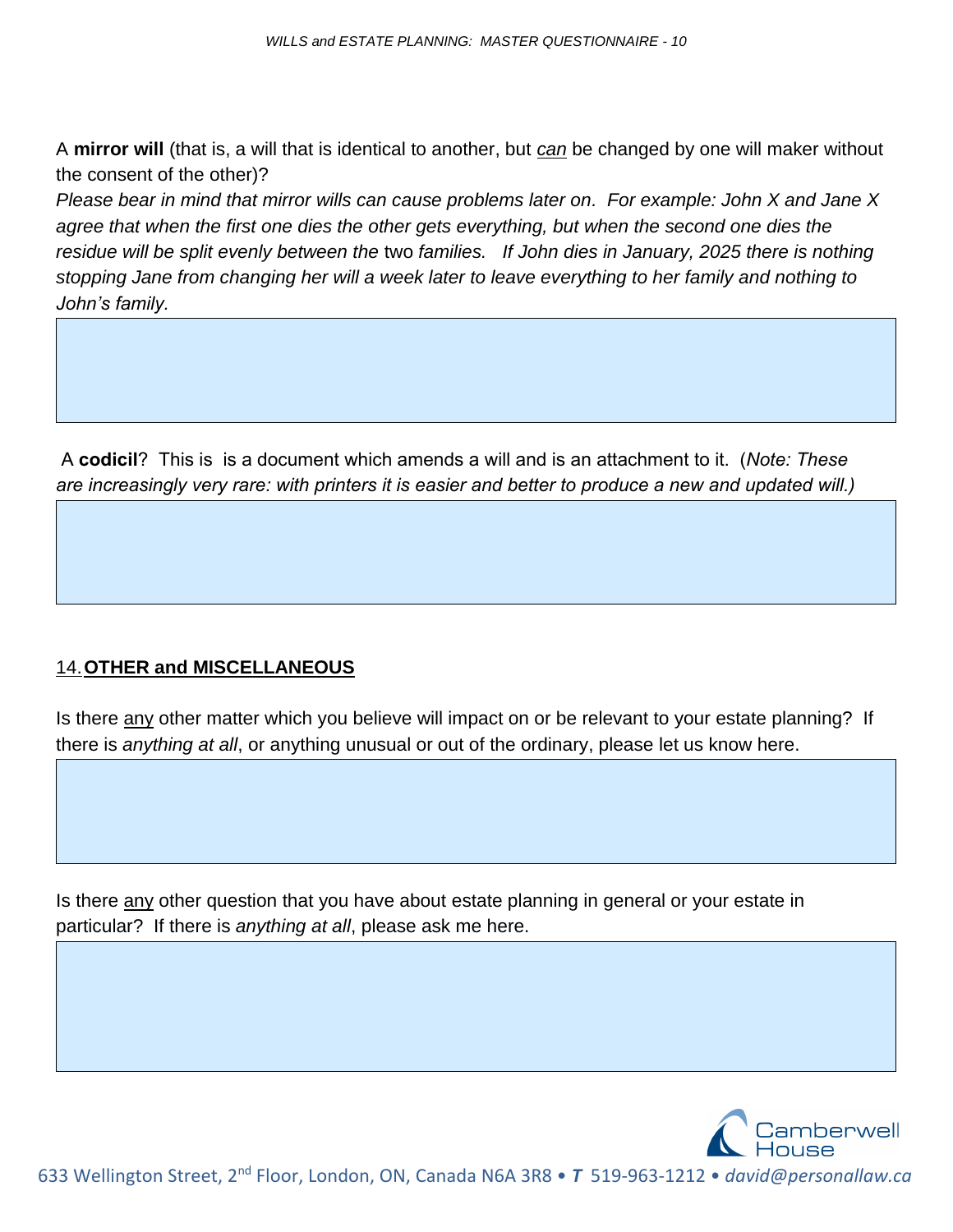### 15.**POWERS OF ATTORNEY / LIVING WILL**

Do you wish to have a [Power of Attorney](http://personallaw.ca/2021/04/13/what-is-a-power-of-attorney/) for Property? Do you want it to be a [Continuing Power of Attorney](http://personallaw.ca/2021/04/13/what-is-a-continuing-power-of-attorney-for-property/) or [Non-Continuing?](http://personallaw.ca/2021/04/13/what-is-a-non-continuing-power-of-attorney-for-property/) Or do you require both?

Do you wish to have a **Power of Attorney for Personal Care?** 

Do you wish to have a **Living Will?** 

*NOTE:* Where you inform us that the attorneys and alternates for the POAs are the same people as the Will *trustees for the will we will just operate from those questionnaires.*

#### 16.**THE WILLS REGISTRY FOR ONTARIO**

As of October of 2018, **[WillCheck.ca](https://willcheck.ca/)**, a Wills Registry for Ontario, is now open for use by lawyers across the province. Through Will Check, lawyers can deposit the location information about wills they create for their clients. In the future, this information stored with Will Check will assist in easier access for trustees and testators:

- Will Check is a wills registry to store the location information for wills (not the wills themselves).
- Will Search requests, if successful, will return the contact information of the lawyer who holds or who drafted the will.
- Requests and submissions can only be made by licensed members of the Law Society of Ontario (formerly Law Society of Upper Canada).
- There are currently no fees to register or search for will information.

*Will Check is curated by the County of Carleton Law Association, funded in part by the Federation of Law Associations (FOLA).*